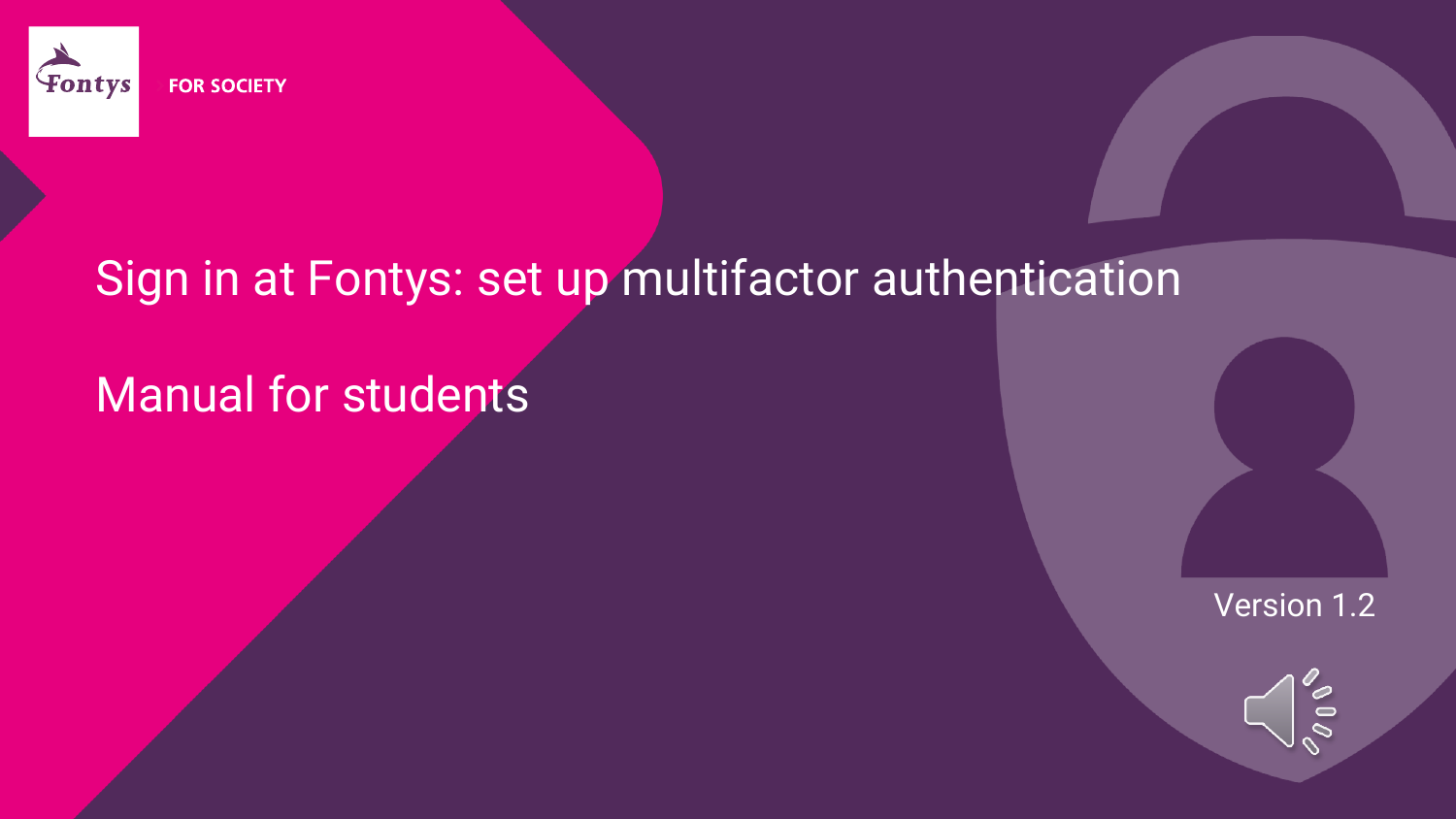## **What do you need?**





### YOUR COMPUTER YOUR MOBILE **DEVICE**

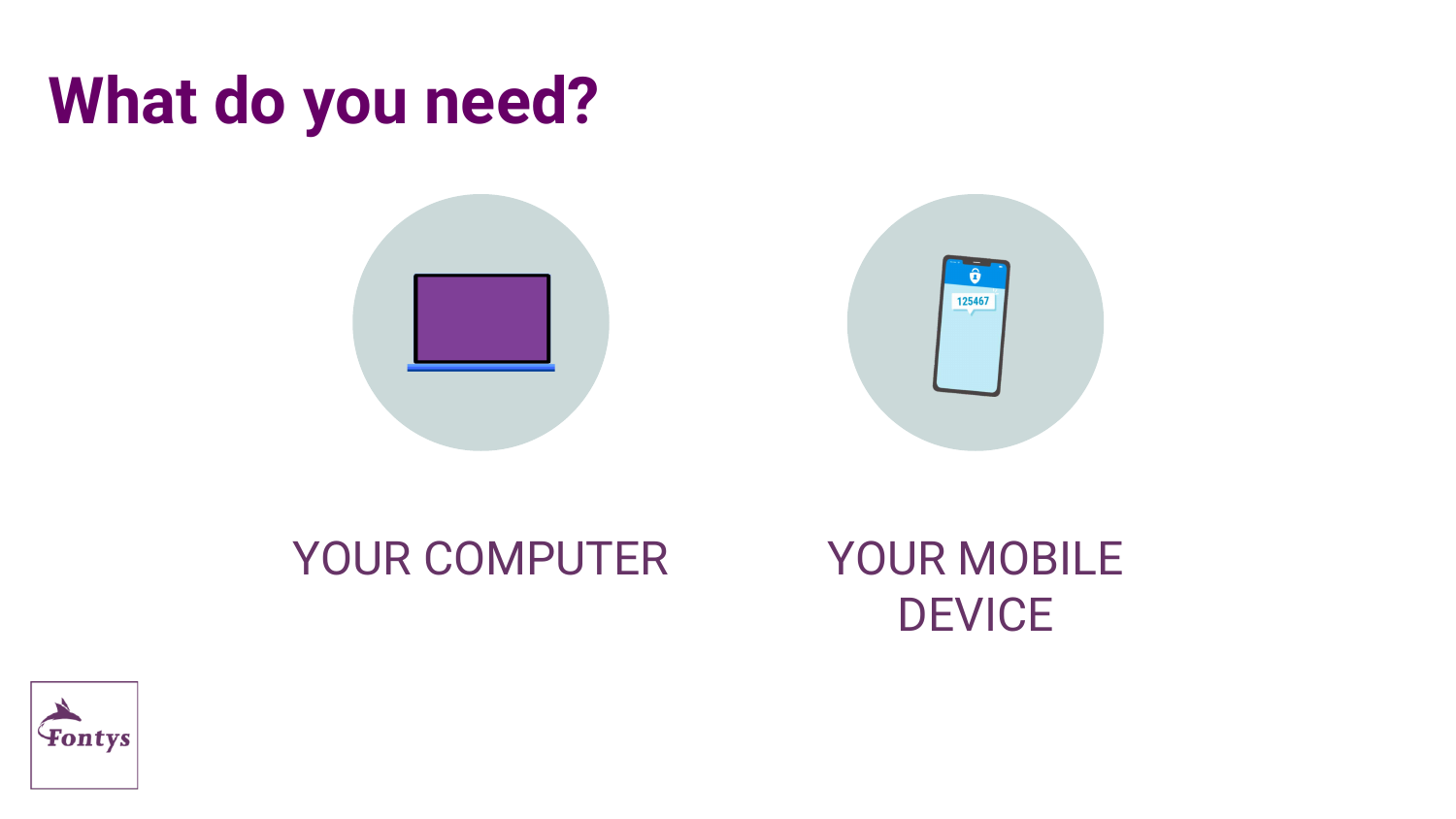## **Introduction**

This manual describes the initial set up for multifactor authentication.

Do you have questions about specific situations e.g. replacing your cell phone or your mobile number?

Go to 'Frequently asked questions – Authenticator app' on <https://fontysconnect.nl/mfa>



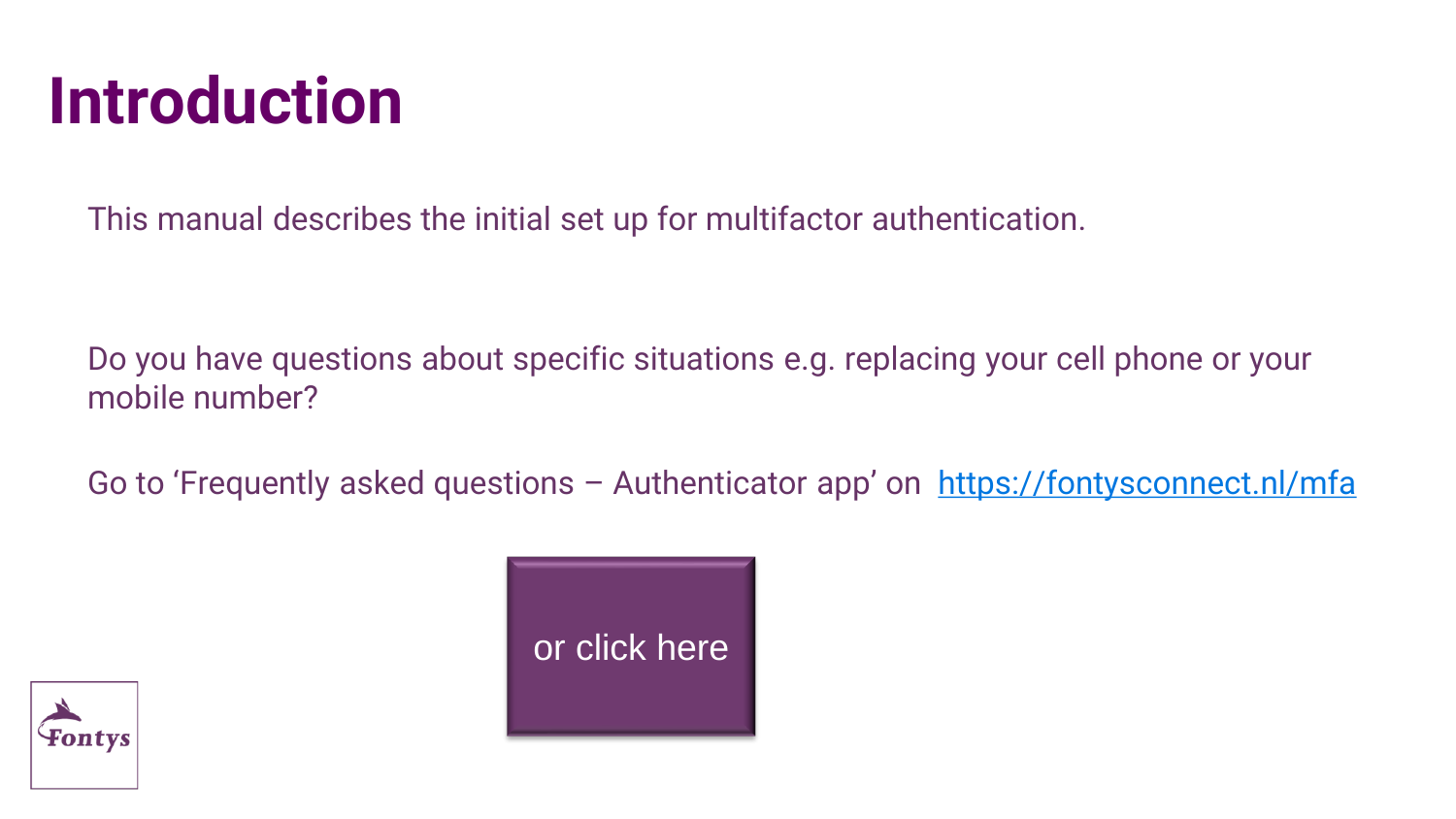# **Start on your mobile device**

Download and install the Microsoft Authenticator app



**ATTENTION:** Allow notifications for the Authenticator app in settings

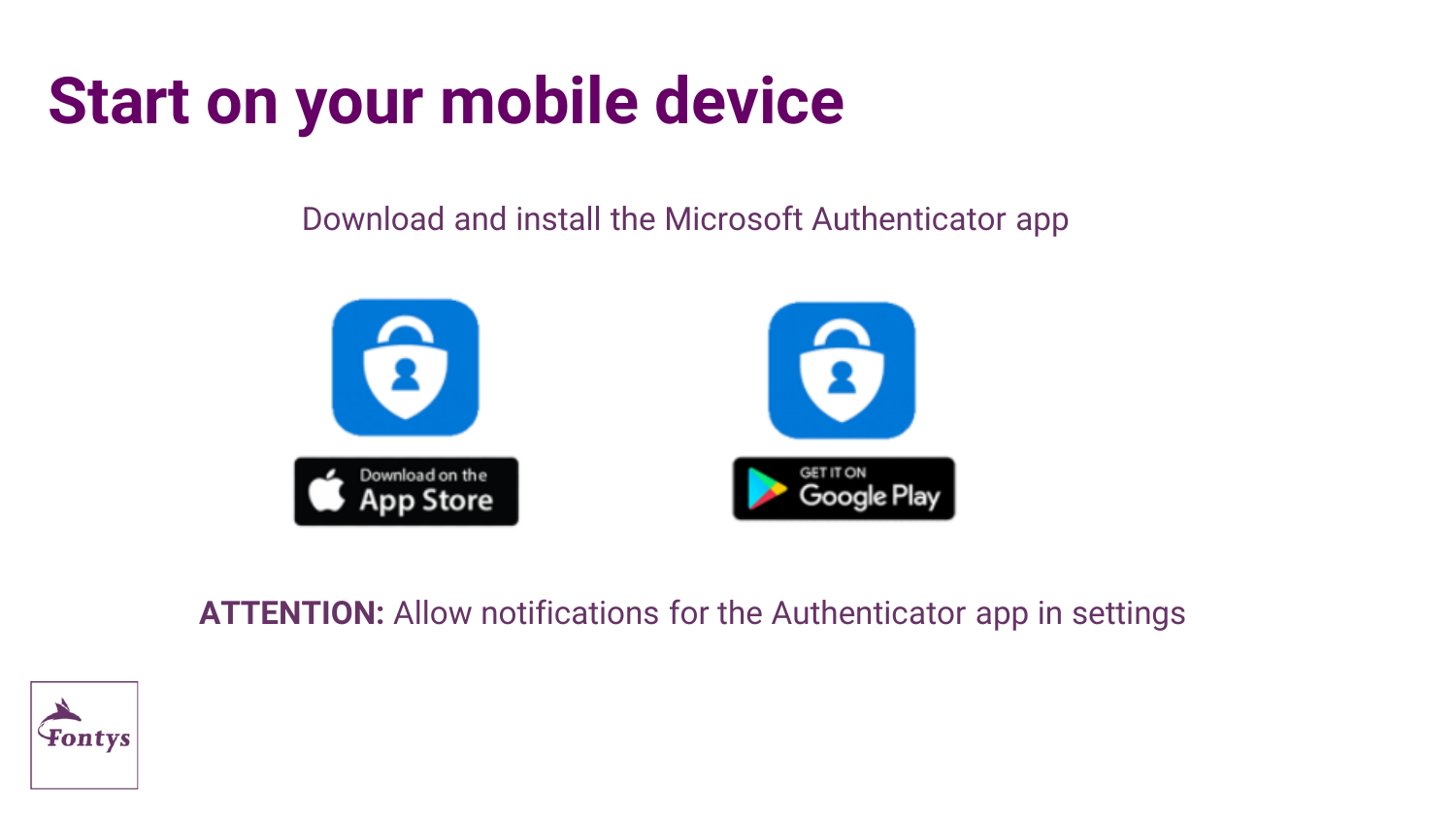# **On your computer**



1. Open a browser and go to: <https://aka.ms/mfasetup>



[or click here](https://aka.ms/mfasetup)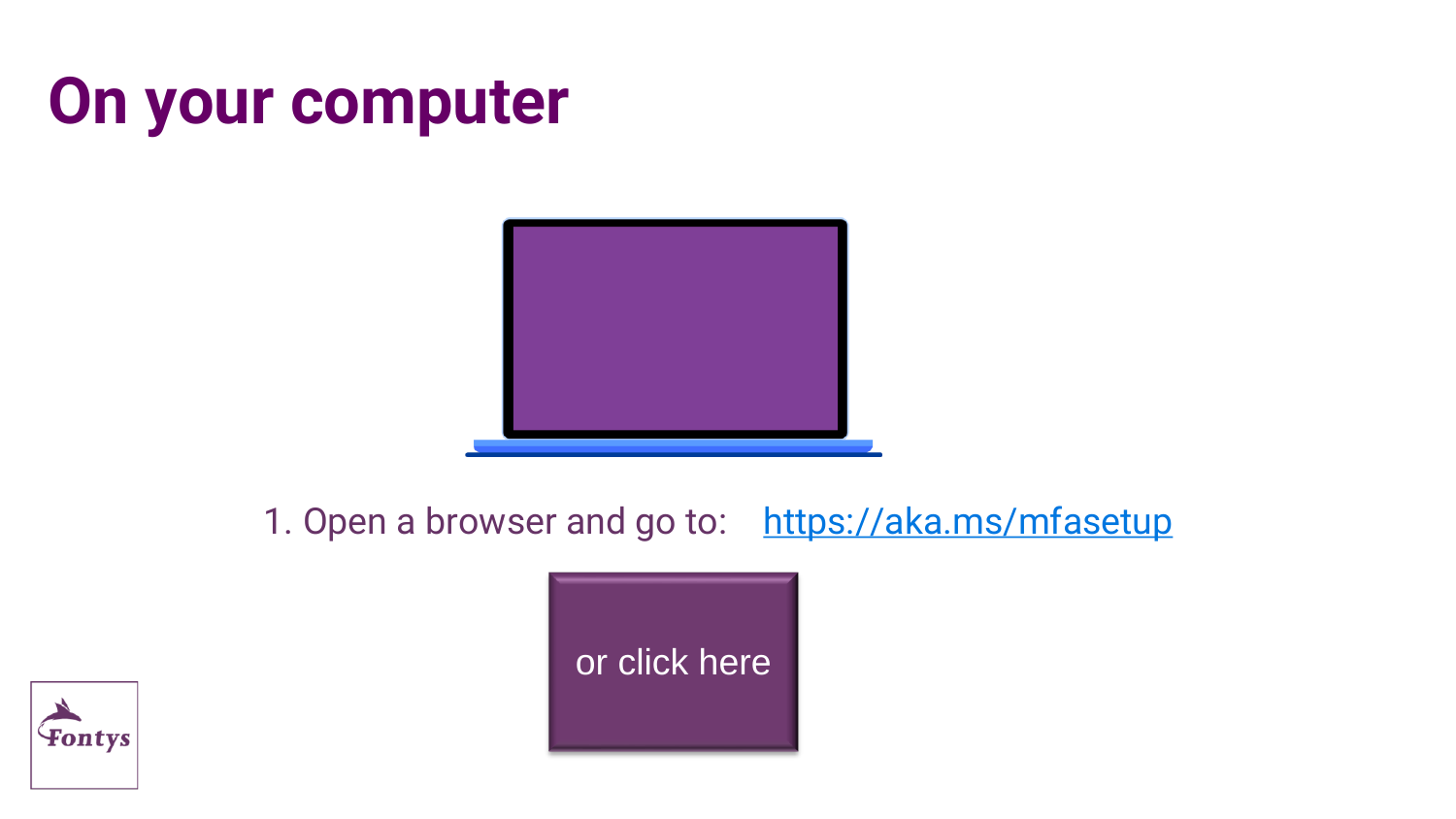

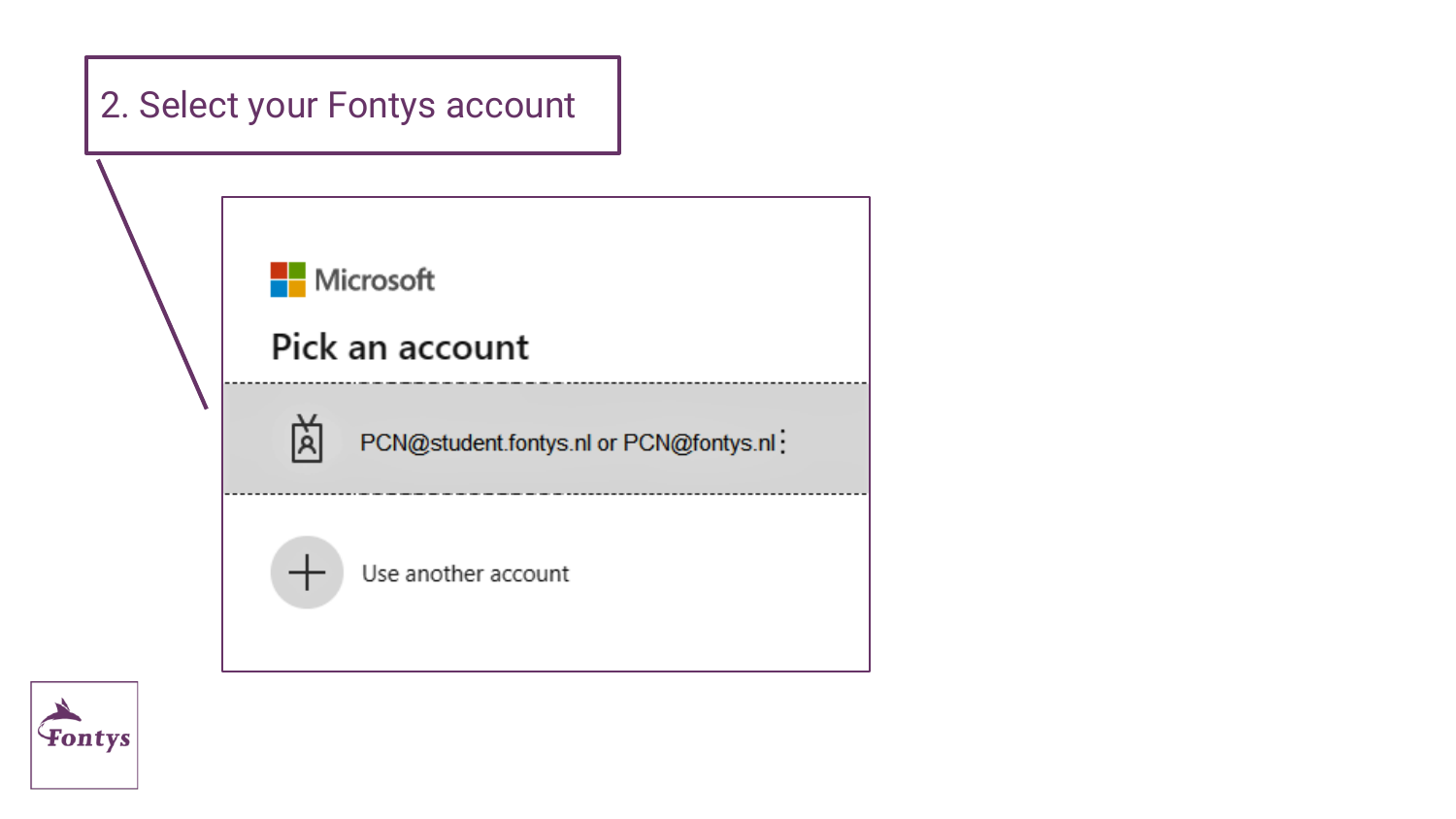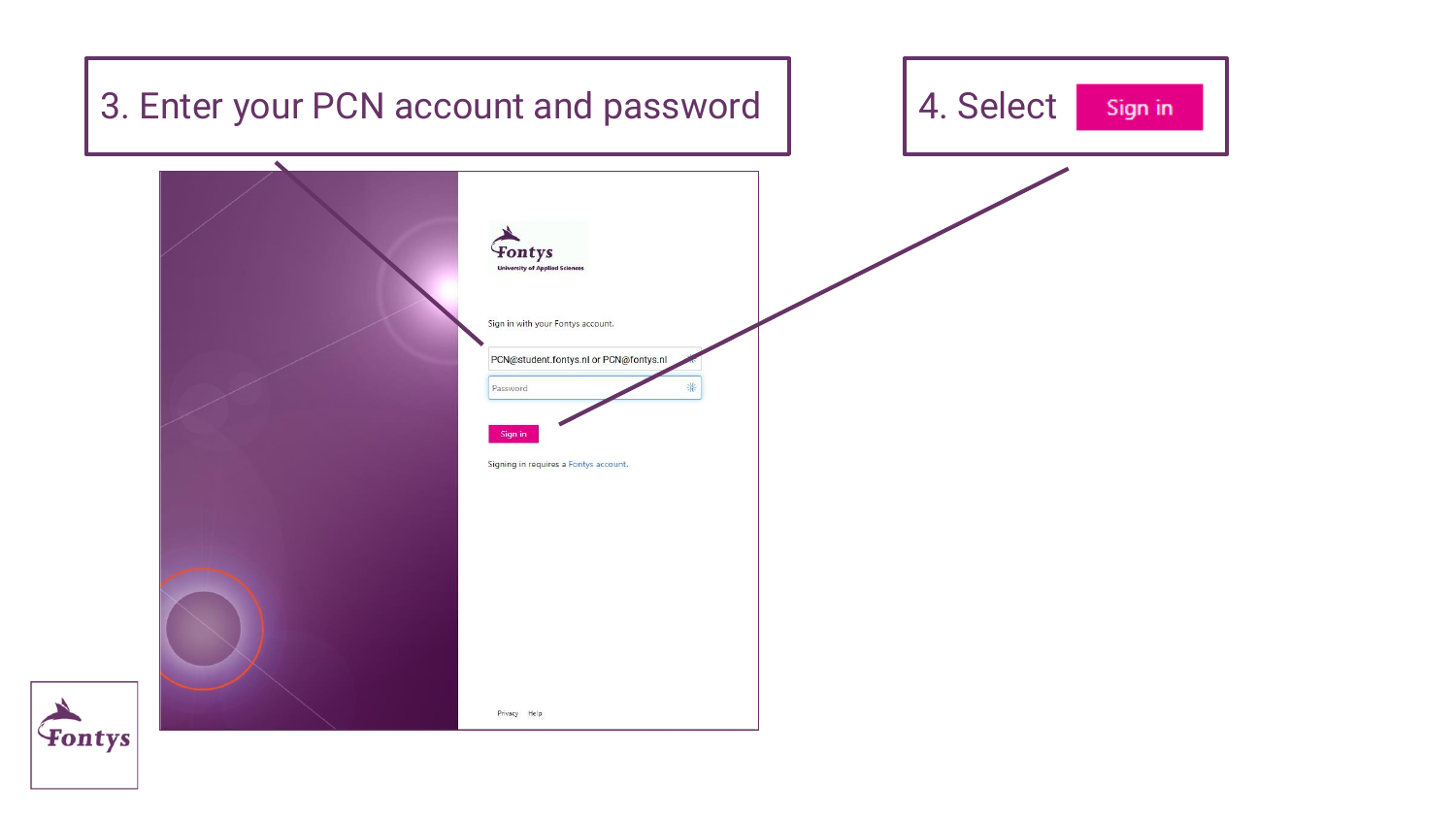

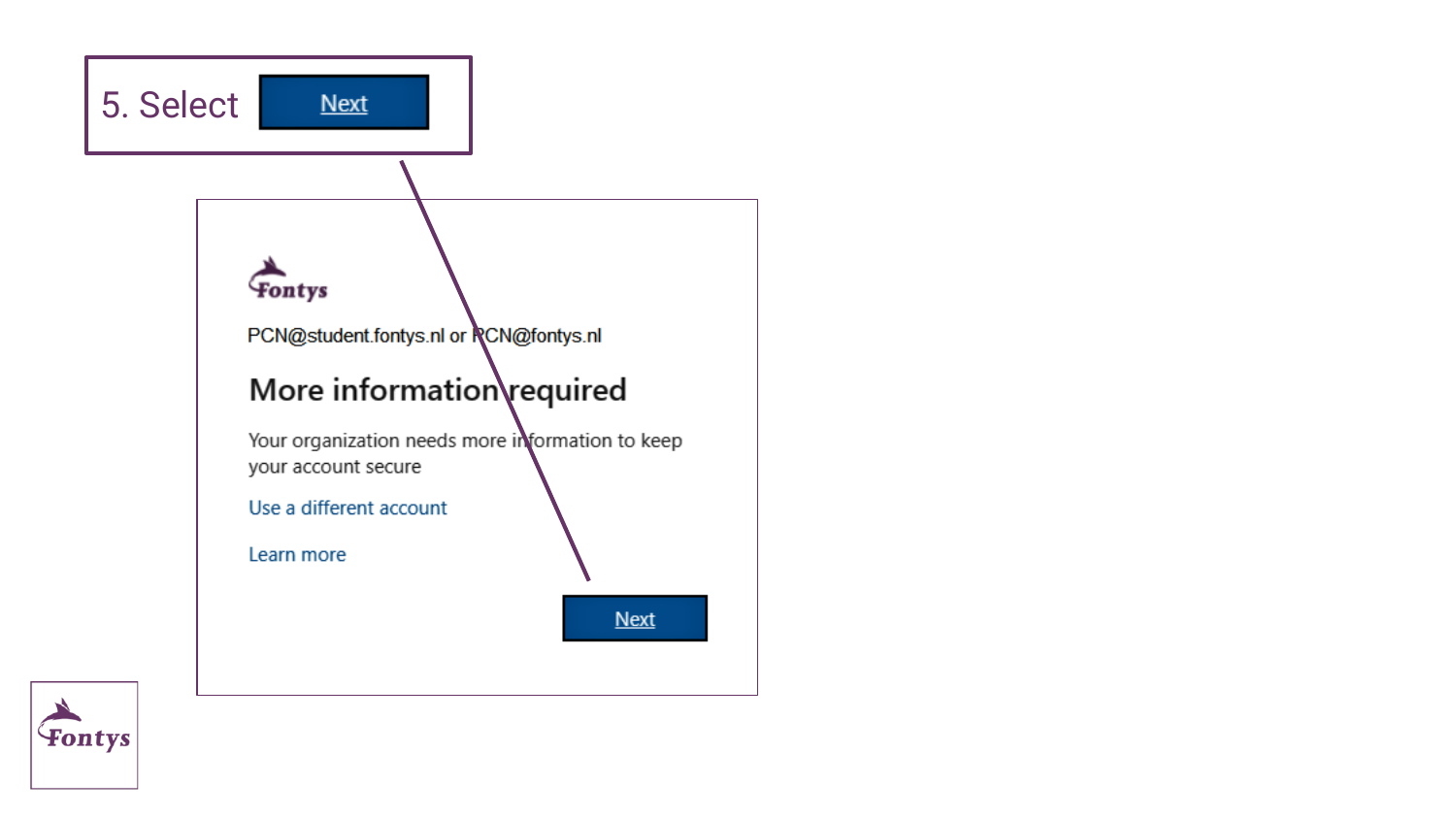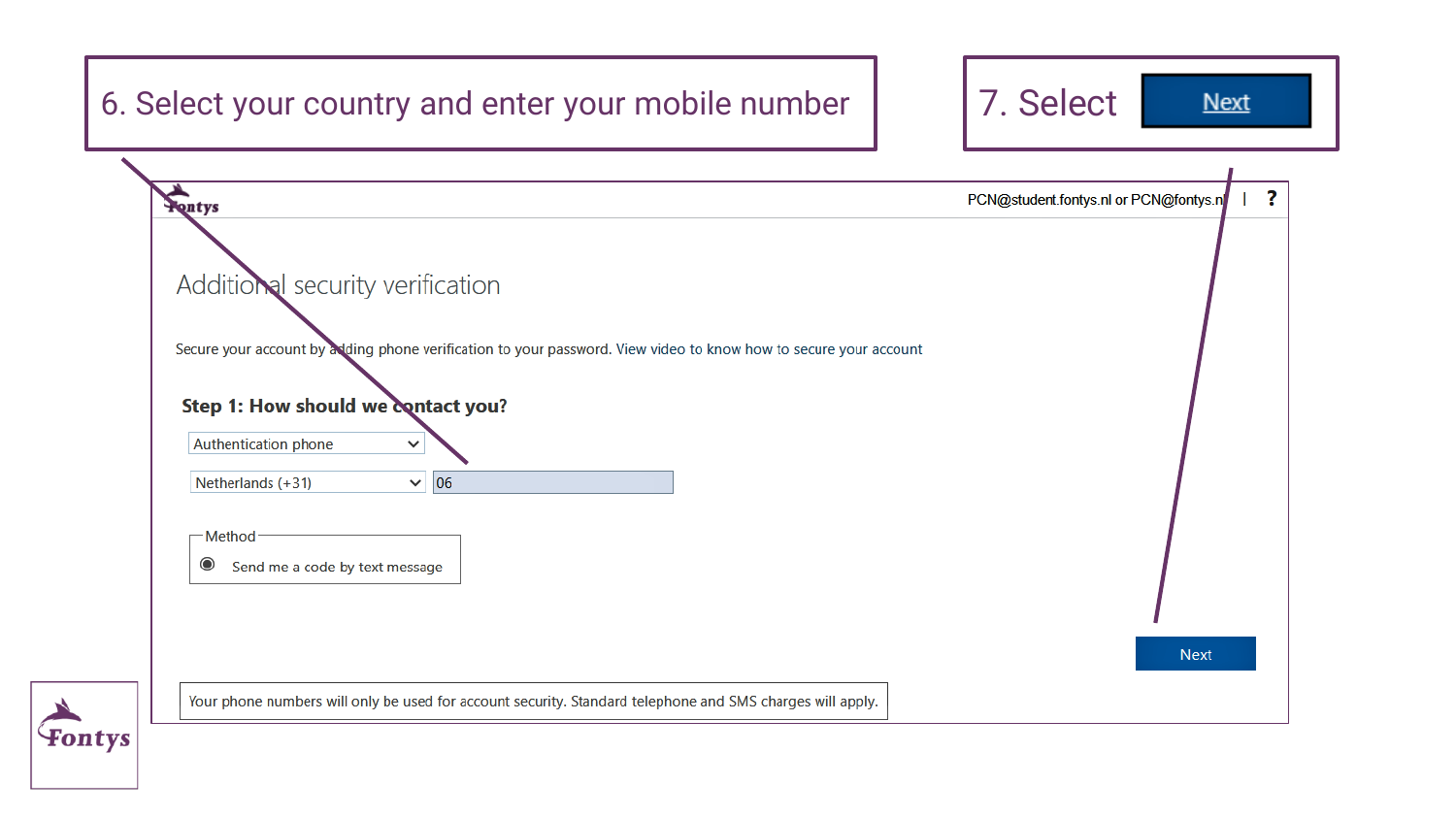

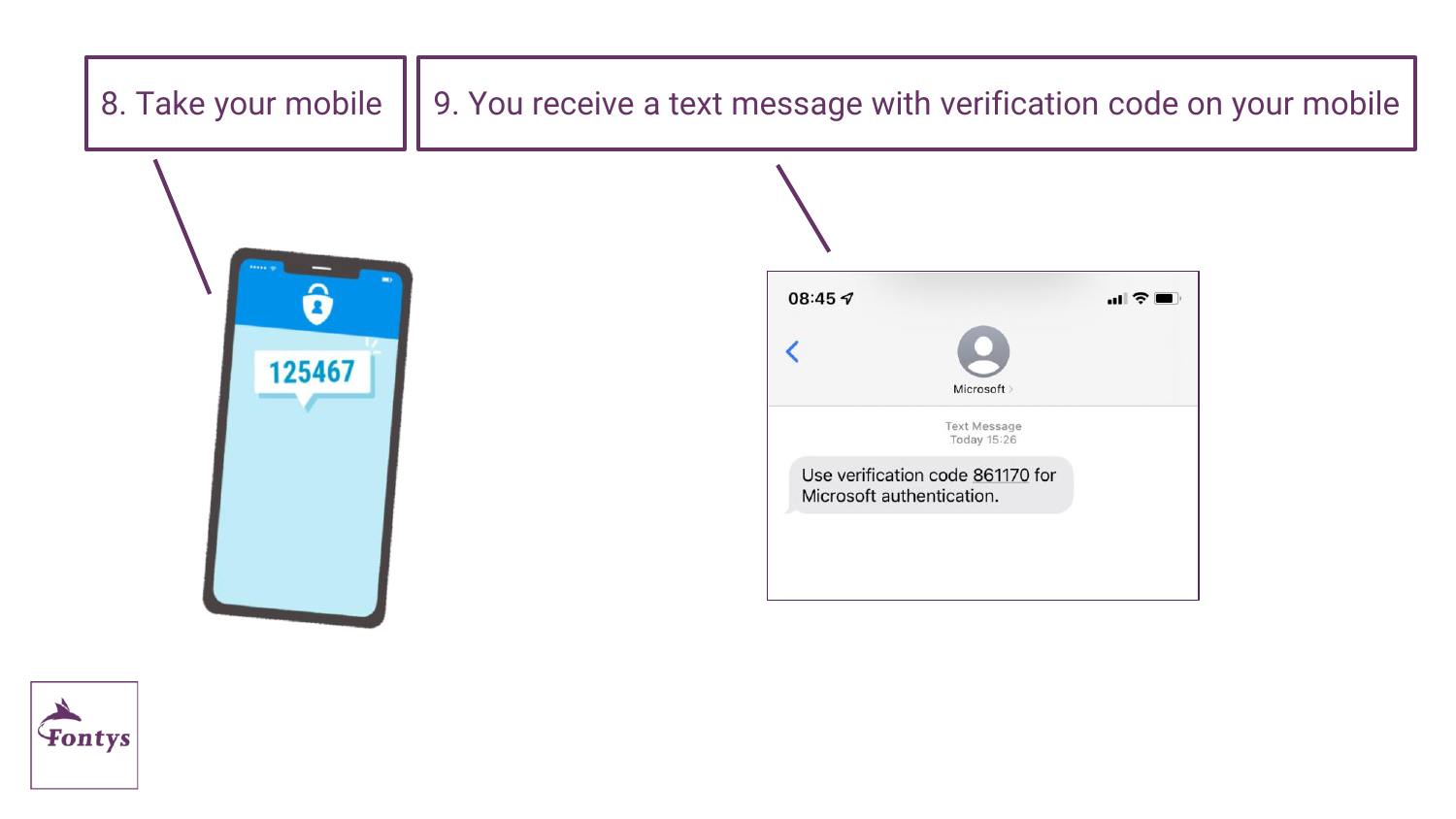| 10. Enter the verification code on the screen                                                                                                                                                                                                                                                | 11. Select<br>Verify                   |
|----------------------------------------------------------------------------------------------------------------------------------------------------------------------------------------------------------------------------------------------------------------------------------------------|----------------------------------------|
| Fontys                                                                                                                                                                                                                                                                                       | PCN@student.fontys.nl or PCN@fontys.nl |
| Additional security verification<br>Sedure your account by adding phone verification to your password. View video to know how to secure your account<br>Step 2: We've sent a text message to your phone at +31 06XXXXXXXX<br>When you receive the verification code, enter it here<br>861170 |                                        |
|                                                                                                                                                                                                                                                                                              |                                        |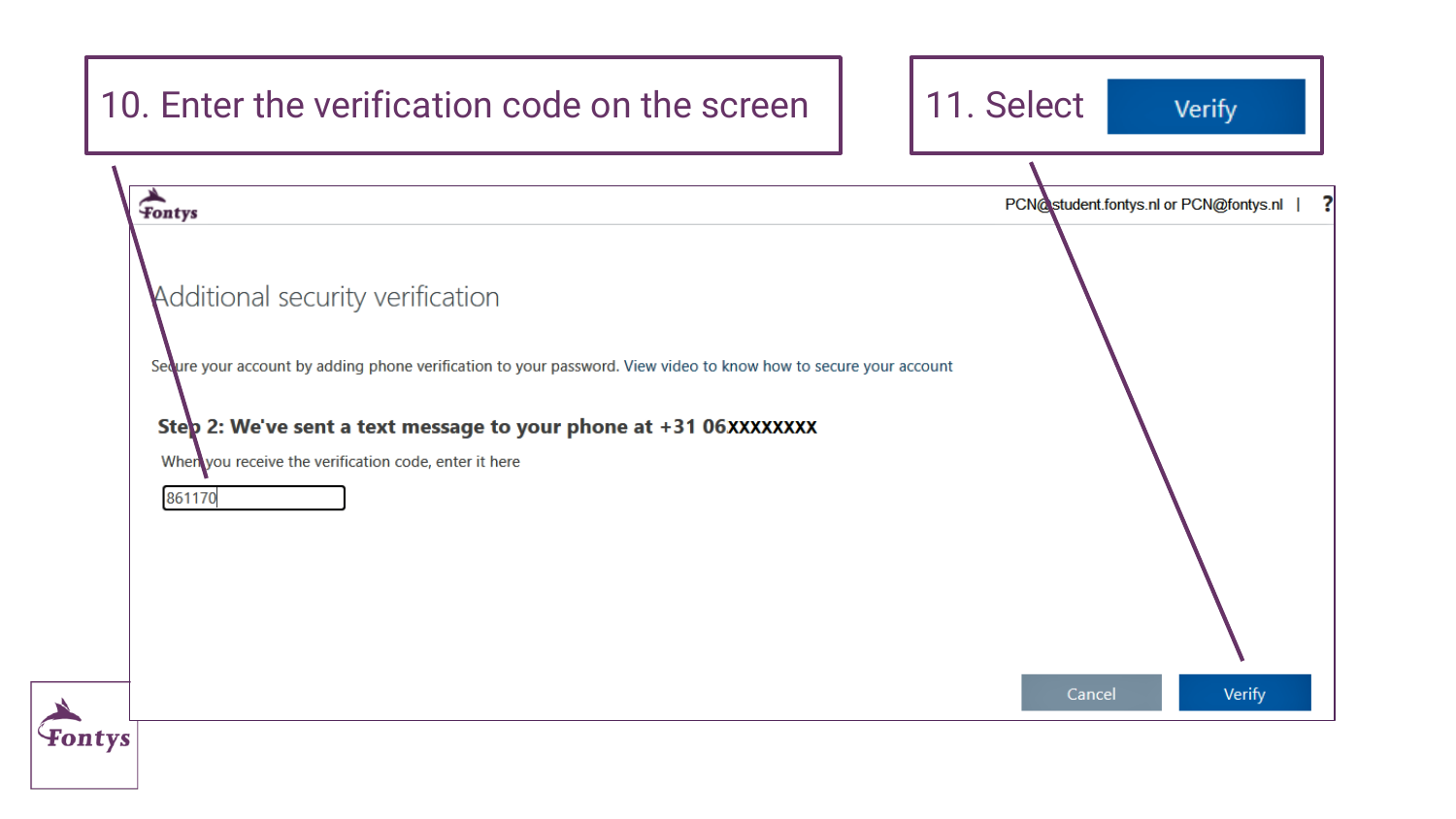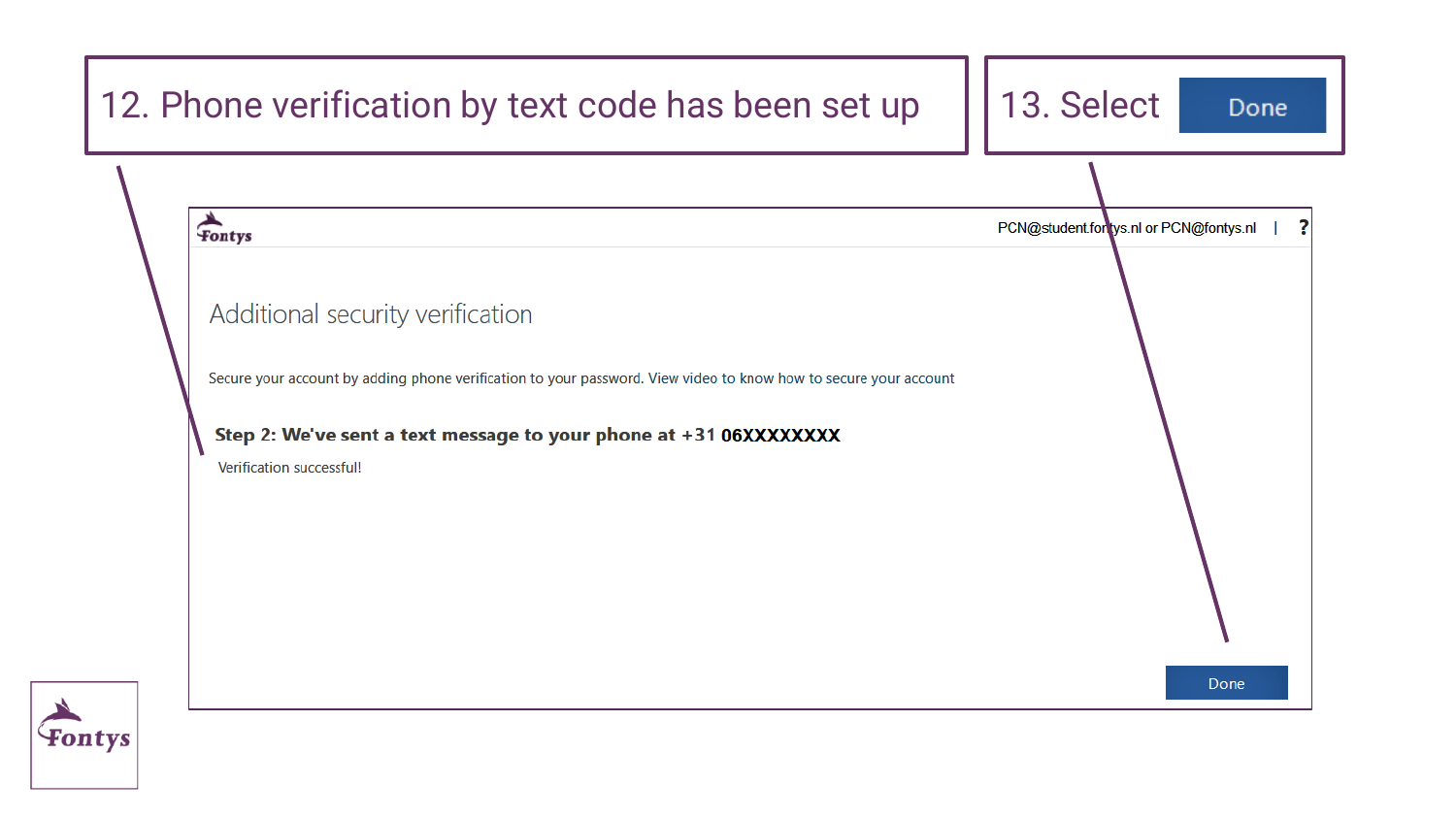### 14. Select

#### Set up Authenticator app



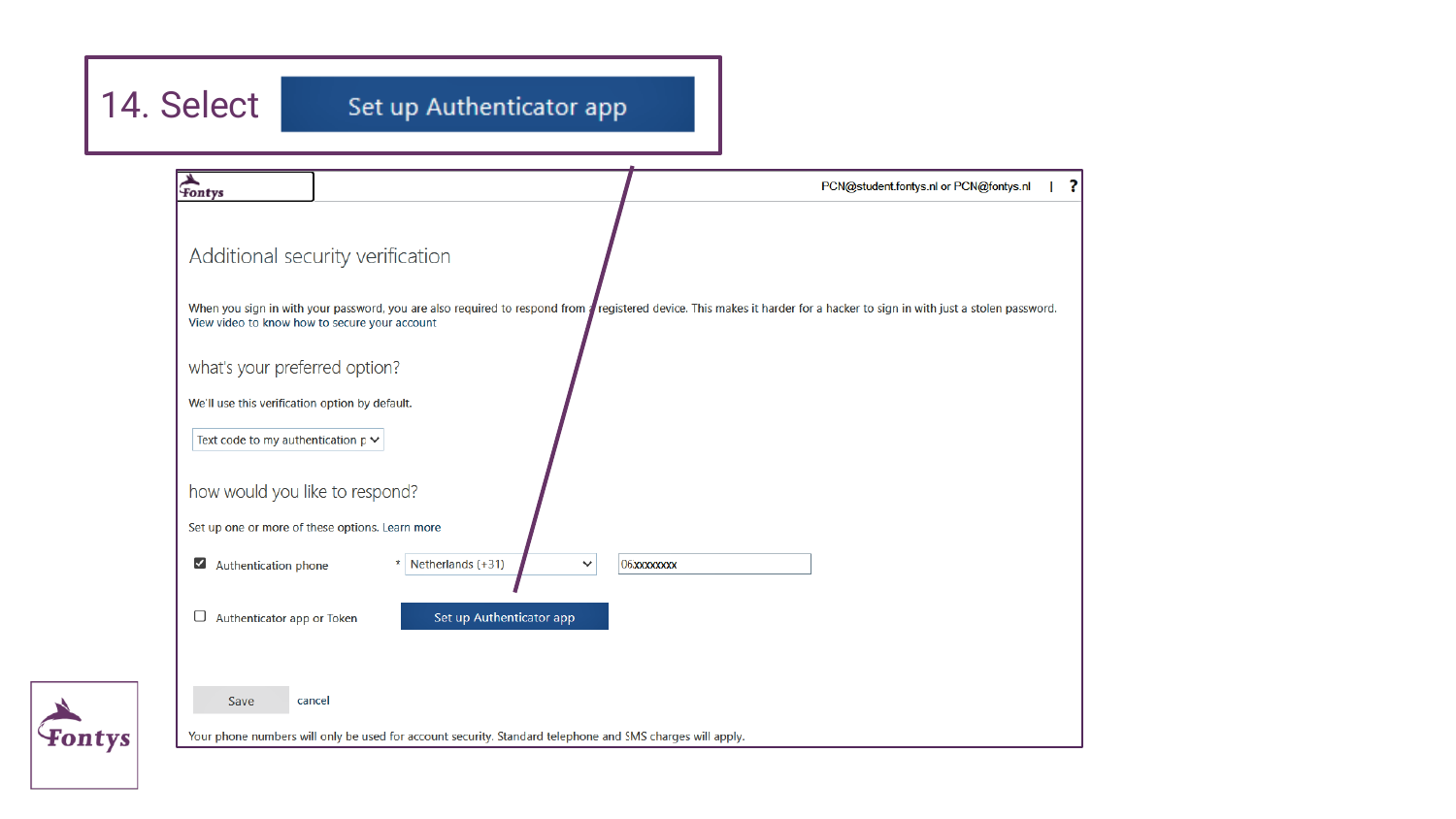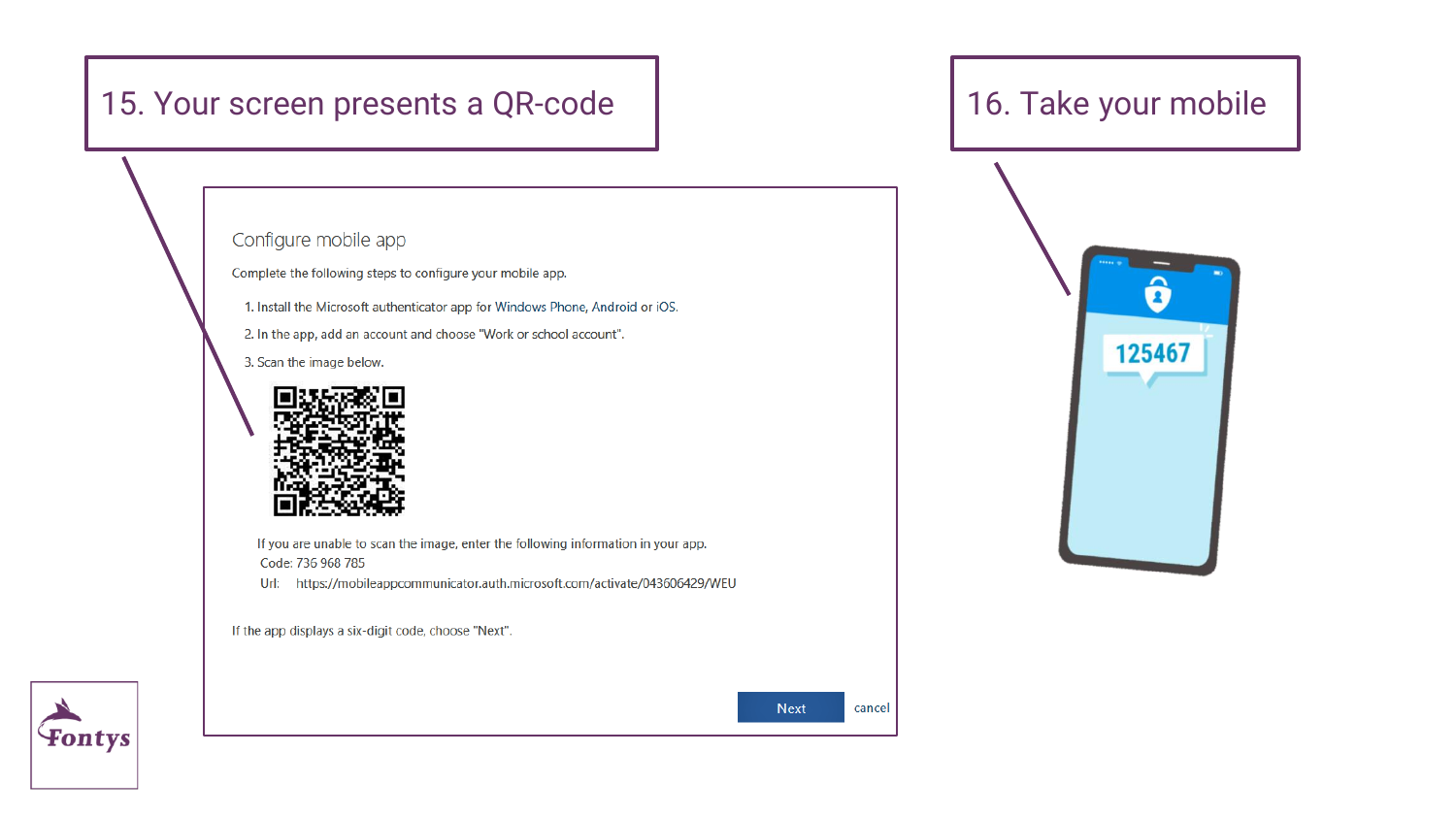17. Open the **Authenticator app** on your mobile



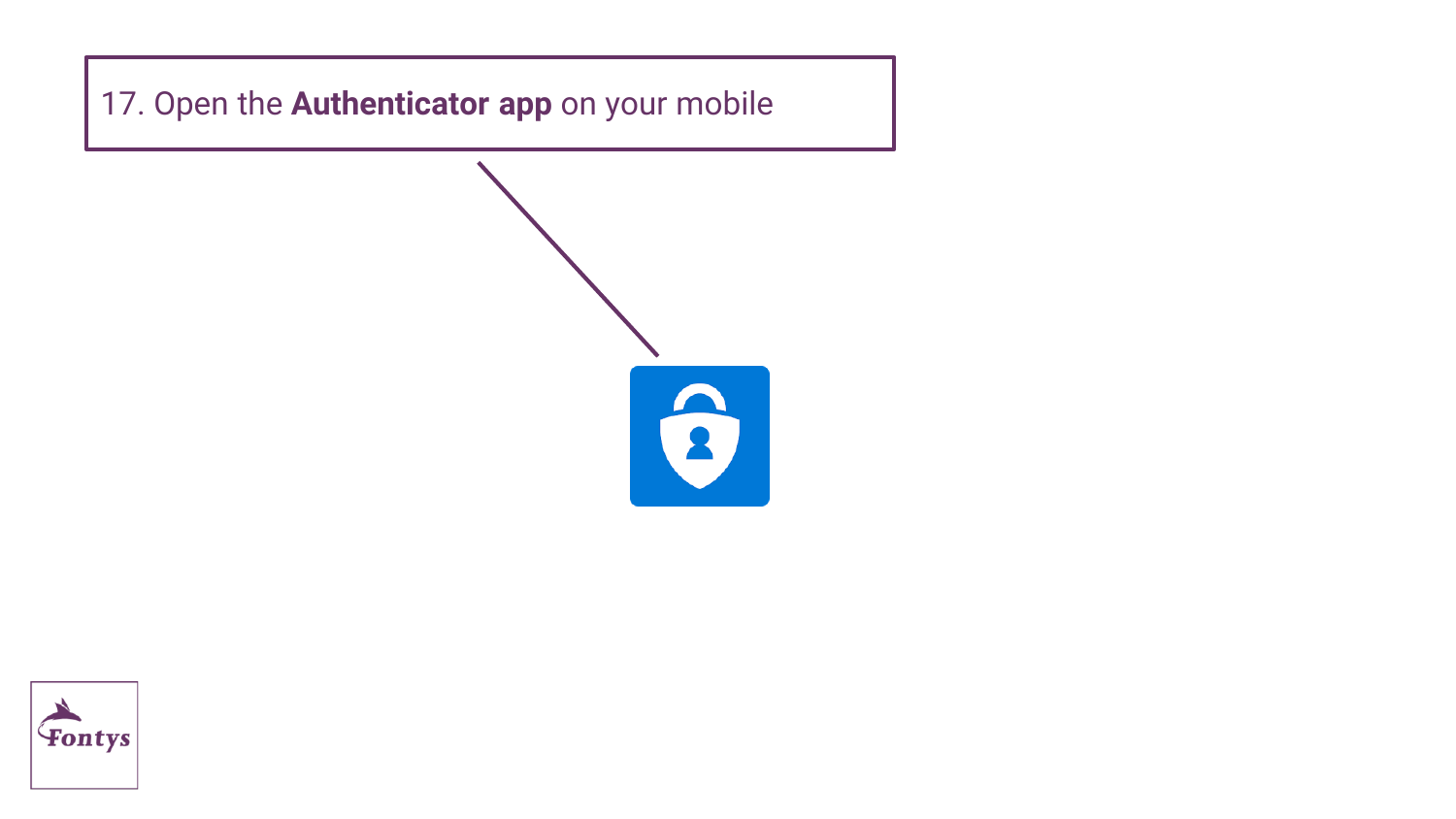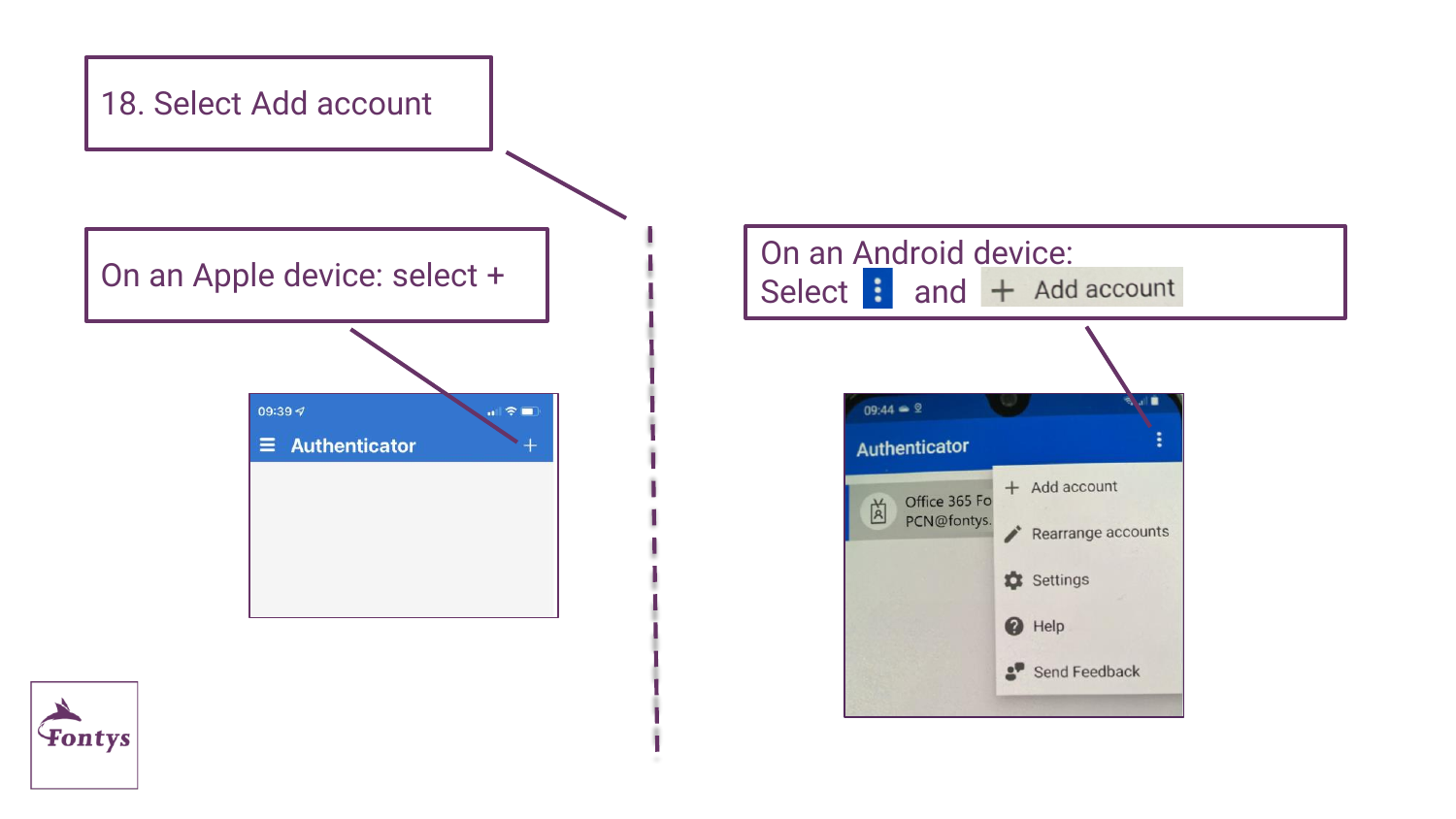#### 19. Select **Work- or schoolaccount** 20. Select **Scan QR-code**

|                                      | $20:23 \, \text{C}$            | $\mathbf{d}$ |
|--------------------------------------|--------------------------------|--------------|
|                                      | <b>Add account</b>             |              |
| WHAT KIND OF ACCOUNT ARE YOU ADDING? |                                |              |
|                                      | Personal account               |              |
|                                      | Work or school account         |              |
|                                      | Other (Google, Facebook, etc.) |              |

### $20:24 \text{ } 7$  $\ln |\mathcal{R}|$ Add account WHAT KIND OF ACCOUNT ARE YOU ADDING? Personal account  $\rightarrow$ Work or school account  $\rightarrow$ ΙR Other (Google, Facebook, etc.) Add work or school account Scan QR code Sign in

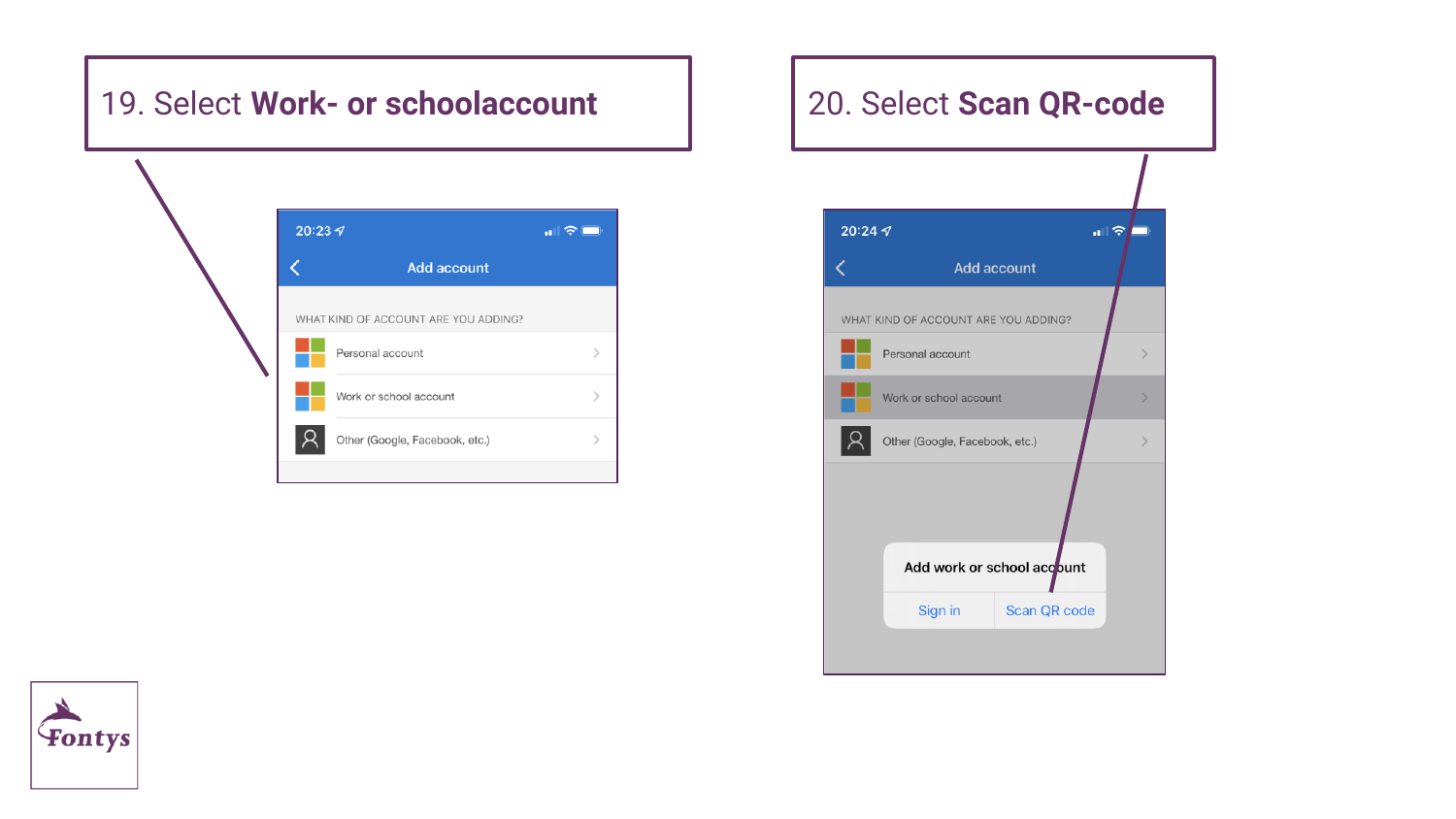### 21. Scan the **QR-code** with your mobile **122.** Select

Fontys

**Next** 

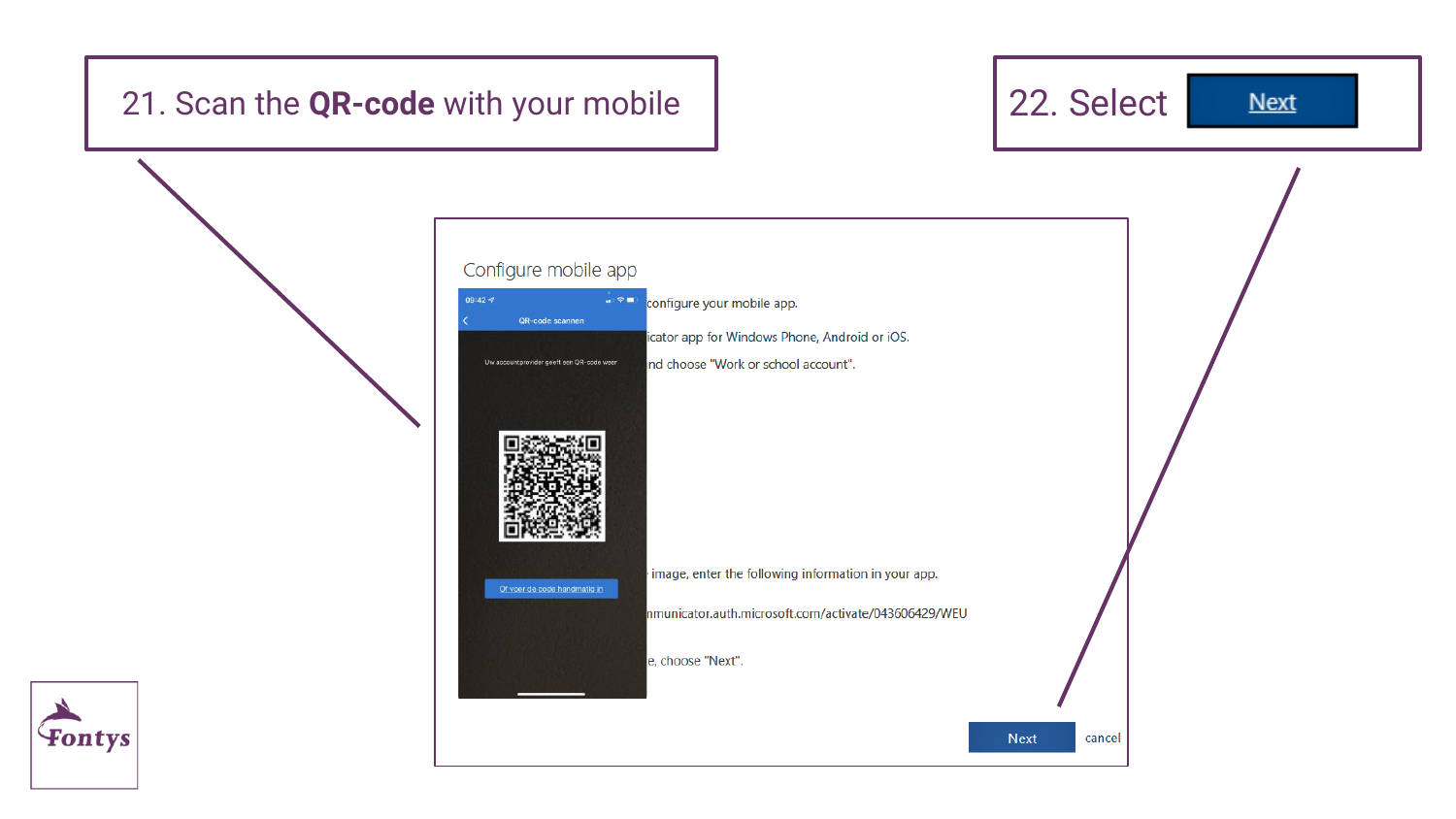

Authenticator

Passwords

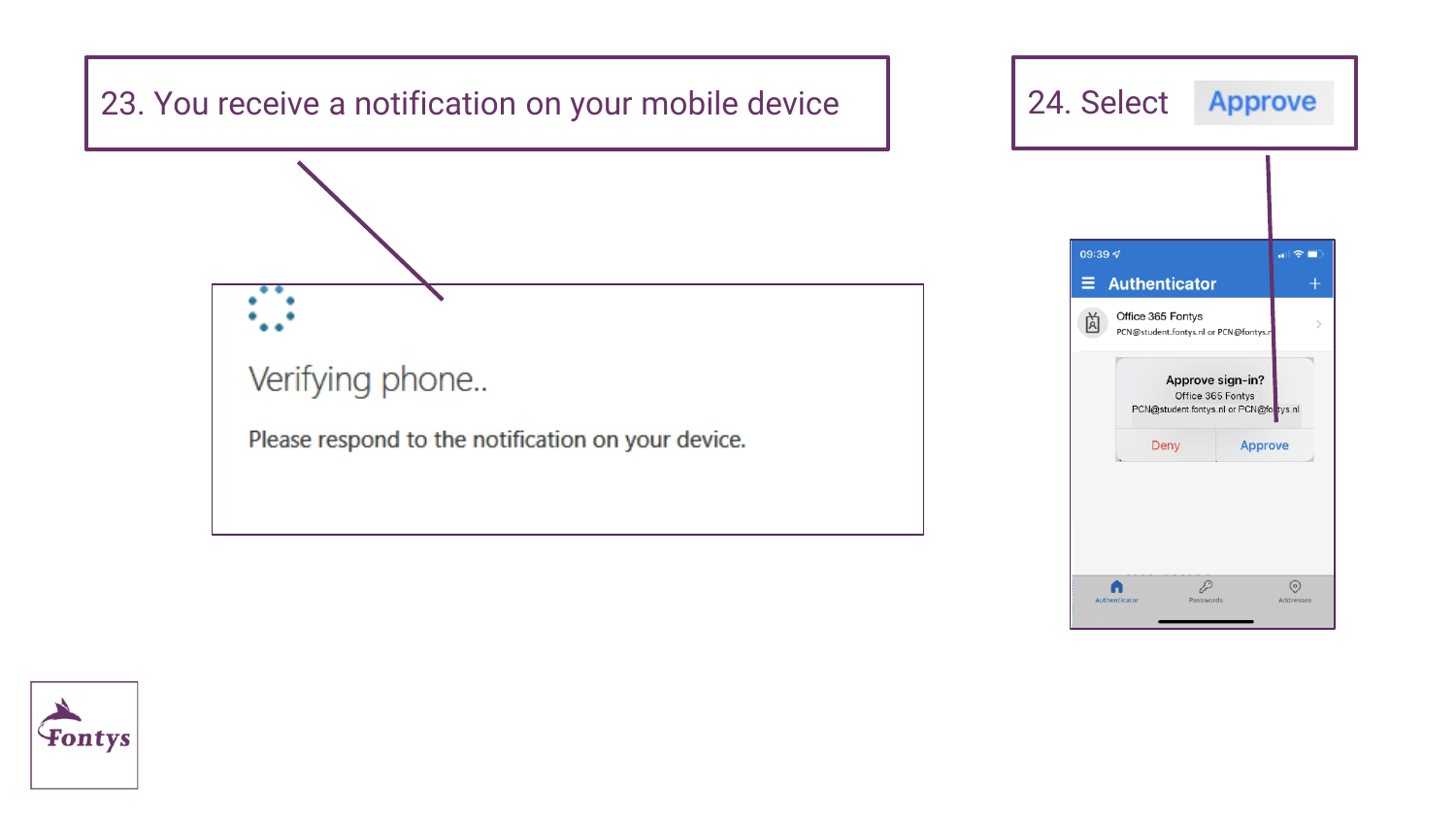#### 25. The verification options for your account have been set up!

| ▲ | PCN@student.fontys.nl or PCN@fontys.nl  <br>Fontys                                                                                                                                                                         |
|---|----------------------------------------------------------------------------------------------------------------------------------------------------------------------------------------------------------------------------|
|   | Additional security verification                                                                                                                                                                                           |
|   | When you sign in with your password, you are also required to respond from a registered device. This makes it harder for a hacker to sign in with just a stolen password.<br>View video to know how to secure your account |
|   | what's your preferred option?                                                                                                                                                                                              |
|   | We'll use this verification option by default.                                                                                                                                                                             |
|   | Notify me through app<br>$\checkmark$                                                                                                                                                                                      |
|   | how would you like to respond?                                                                                                                                                                                             |
|   | Set up one or more of these options. Learn more                                                                                                                                                                            |
|   | Netherlands (+31)<br>Authentication phone<br>$\star$<br>06xxxxxxxx<br>$\checkmark$                                                                                                                                         |
|   | Authenticator app or Token<br>Set up Authenticator app                                                                                                                                                                     |
|   | Authenticator app - LPhone 11<br>Delete                                                                                                                                                                                    |
|   |                                                                                                                                                                                                                            |
|   | Save<br>cancel                                                                                                                                                                                                             |
|   | Your phone numbers will only be used for account security. Standard telephone and SMS charges will apply.                                                                                                                  |

Save

The button **Save** is grey: The information presented has been saved.

#### Save

The button **Save**  becomes blue when you change your mobile number or your preferred verification option. Then select the button to save your changes.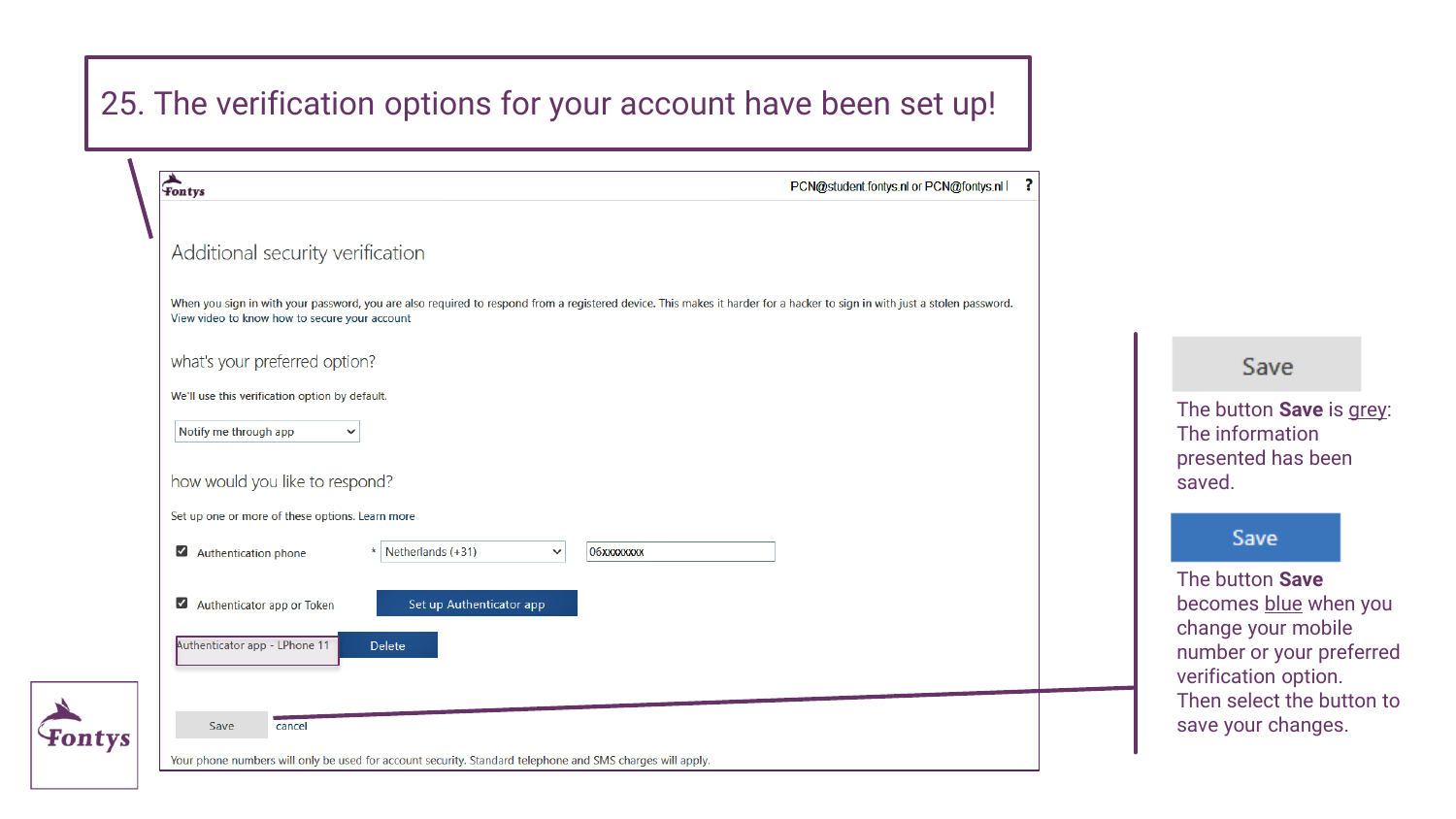### 26. Check your settings!

| $\sum_{\text{Fontys}}$                                                                                                                                                                                                     | PCN@student.fontys.nl or PCN@fontys.nl   ? | Your account                                            |
|----------------------------------------------------------------------------------------------------------------------------------------------------------------------------------------------------------------------------|--------------------------------------------|---------------------------------------------------------|
| Additional security verification                                                                                                                                                                                           |                                            |                                                         |
| When you sign in with your password, you are also required to respond from a registered device. This makes it harder for a hacker to sign in with just a stolen password.<br>View video to know how to secure your account |                                            |                                                         |
| what's your preferred option?<br>We'll use this verification option by default.                                                                                                                                            |                                            | The app as<br>preferred option                          |
| Notify me through app<br>how would you like to respond?                                                                                                                                                                    |                                            | Your mobile number<br>for verification via<br>text code |
| Set up one or more of these options. Learn more<br>Authentication phone<br>$*$ Netherlands (+31)<br>06xxxxxxxx<br>$\checkmark$                                                                                             |                                            | Your mobile device                                      |
| Authenticator app or Token<br>Set up Authenticator app                                                                                                                                                                     |                                            | for verification via<br>Authenticator app               |
| Authenticator app - LPhone 11<br><b>Delete</b>                                                                                                                                                                             |                                            | with the name of                                        |
| Save<br>cancel<br>Your phone numbers will only be used for account security. Standard telephone and SMS charges will apply.                                                                                                |                                            | your mobile device                                      |

 $\sum_{\text{Font}}$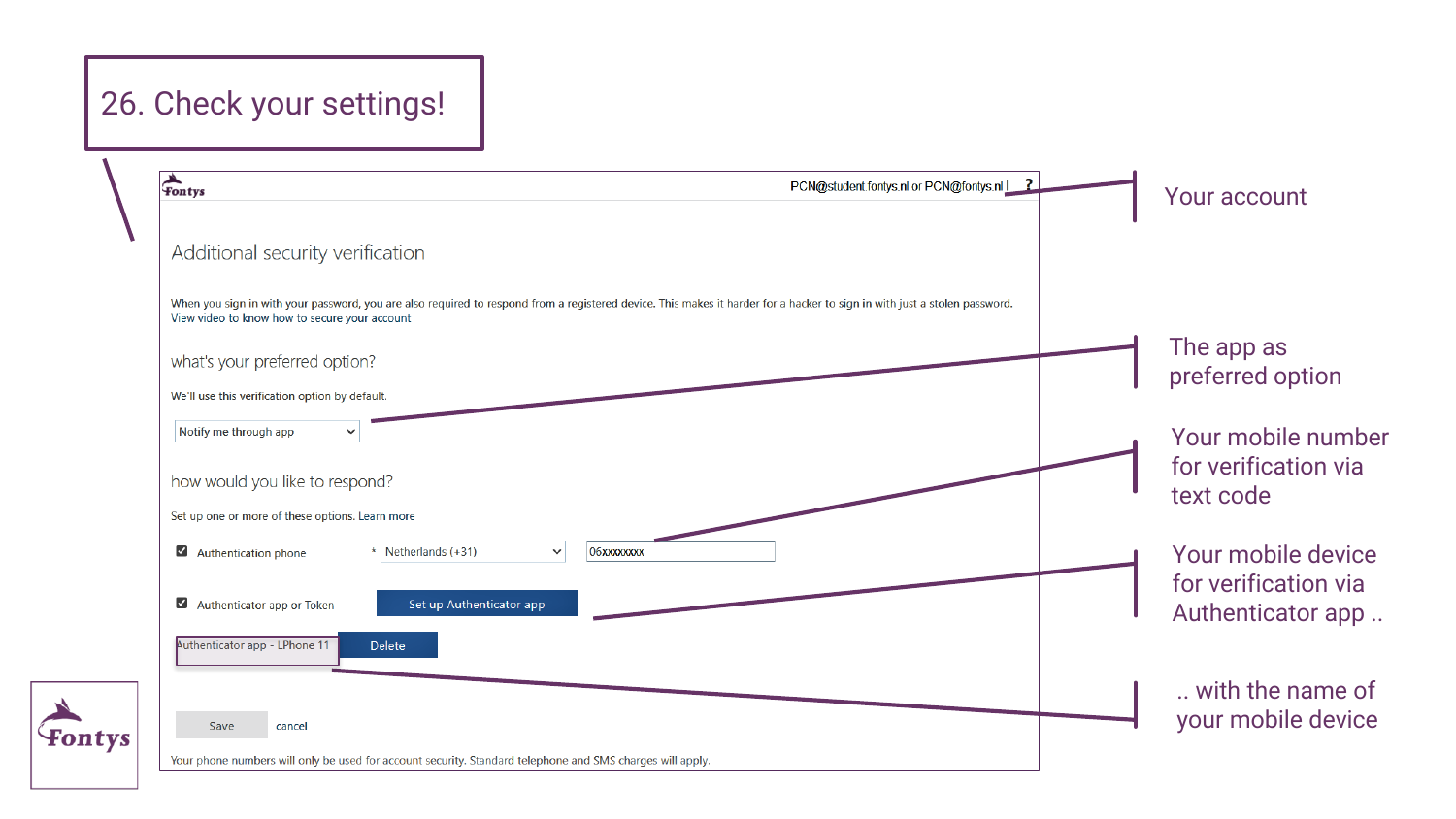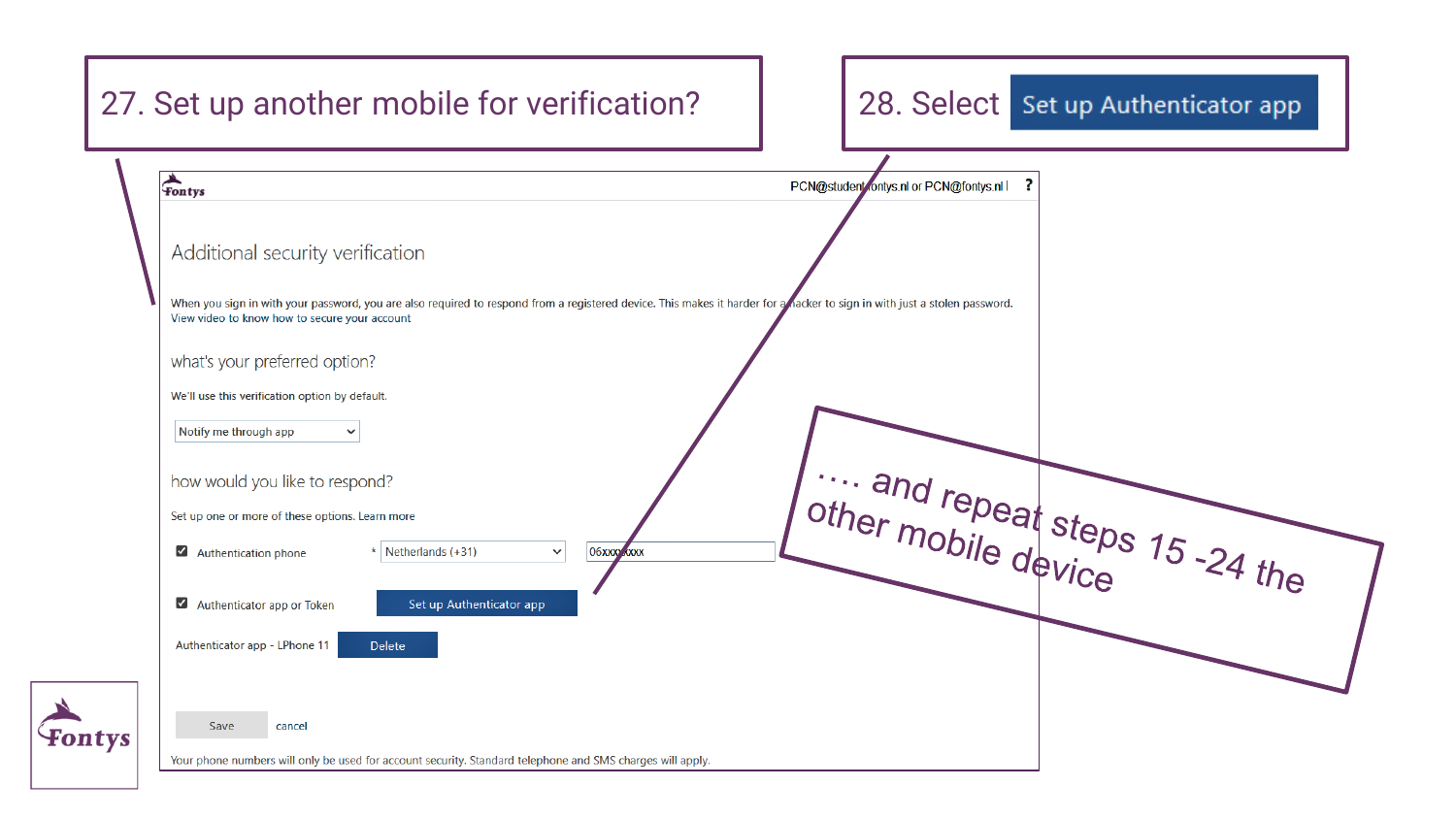## **More information?**

Go to 'Frequently asked questions - Authenticator-app' on <https://fontysconnect.nl/mfa>